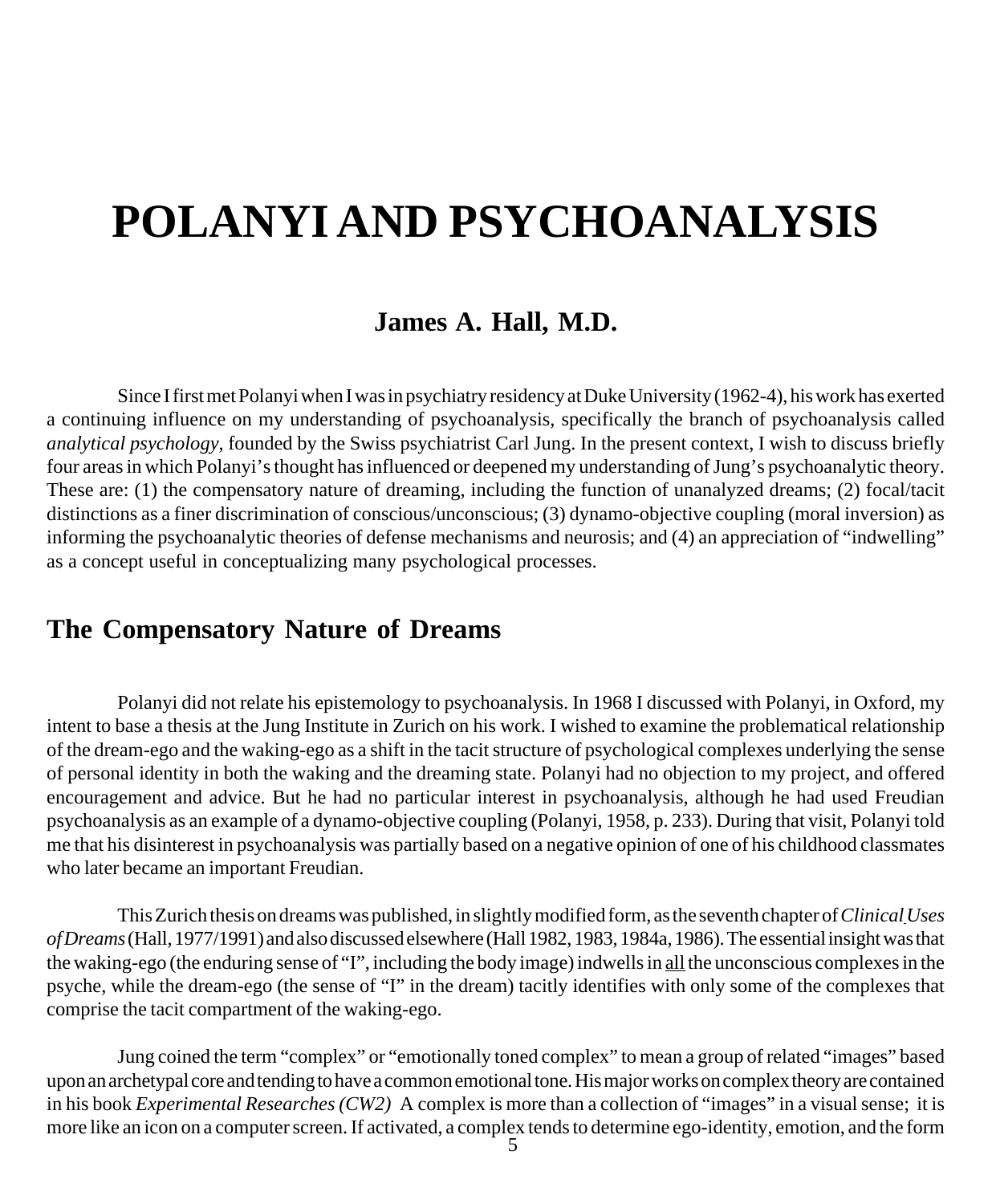in which significant other persons are perceived.

In a dream, the dream-ego is able to interact focally with some of the complexes that are tacit to the waking-ego. This is rather like being able to do surgery on oneself. By observing changes in emotional behavior that occur *after* a dream that seems to change the structure of certain complexes but *before* the dream is discussed with an analyst, it is possible to infer that unremembered dreams may lead to significant change in personality (Hall, 1977/1991, pp. 151-161).

Jung viewed dreams as compensatory to the views of the waking-ego, correcting conscious distortions or one-sided emphasis (*CW* 8, par. 250). This has traditionally been viewed as the remembered dream constituting a model in consciousness of the unconscious content that contains the compensatory material in symbolic form (Jung uses "symbol" to mean the best current representation of an unspecifiable range of potential meaning.). When the remembered dream is subjected to a formal process of Jungian analysis there is added another compensatory form--the conscious intellectual understanding of a possible meaning of the symbolic dream. This conscious understanding aids in recognizing conscious situations and other dreams that have a similar symbolic meaning, a second form of the compensatory nature of dreams. The direct action of the dream-ego to alter the structure of complexes that form the tacit basis of identity for the waking-ego constitutes yet a third and novel form of compensation (Hall, 1982).

## **Focal/Tacit and Conscious/Unconscious**

The basic "topographical" distinction of psychoanalytic theory is conscious/unconscious. This terminology is inherently confusing, since one term, "the unconscious," is defined as what is not in the other term, consciousness. But consciousness itself is virtually impossible to define clearly! Furthermore, there are continual shifts in the boundary between consciousness and the unconscious. A memory that is conscious at one moment may be unconscious at the next, often for apparently psychodynamic reasons.

Polanyi (1958, p. 92) clearly states the independence of the subsidiary or tacit component of knowledge from the distinction of conscious/unconscious:

While focal awareness is necessarily conscious, subsidiary awareness may vary over all degrees of consciousness.

It would seem that the distinction of focal/subsidiary (which I prefer to restate as focal/tacit) is a more discriminating language for the discussion of many observations than is the traditional distinction of conscious/ unconscious. Within a dream, for instance, the dream-ego is "conscious" of some contents of the dream and still has a from-to structure--from the tacit or subsidiary complexes upon which it is based in the dream *toward* other contents of the dream, which are themselves images of complexes. From the point of view of the waking-ego, however, the *entire* experience of the dream is unconscious.

## **Dynamo-Objective Coupling (Moral Inversion):**

differentiation of the human psyche into ego-persona and shadow, based on moral self-judgements in childhood.<br>6 Both Jung and Michael Polanyi find an innate moral tendency in mankind. This is explicit in Polanyi (it is what is consciously denied in moral inversion) and is implicit, it seems to me, in Jung's writings, particularly in the universal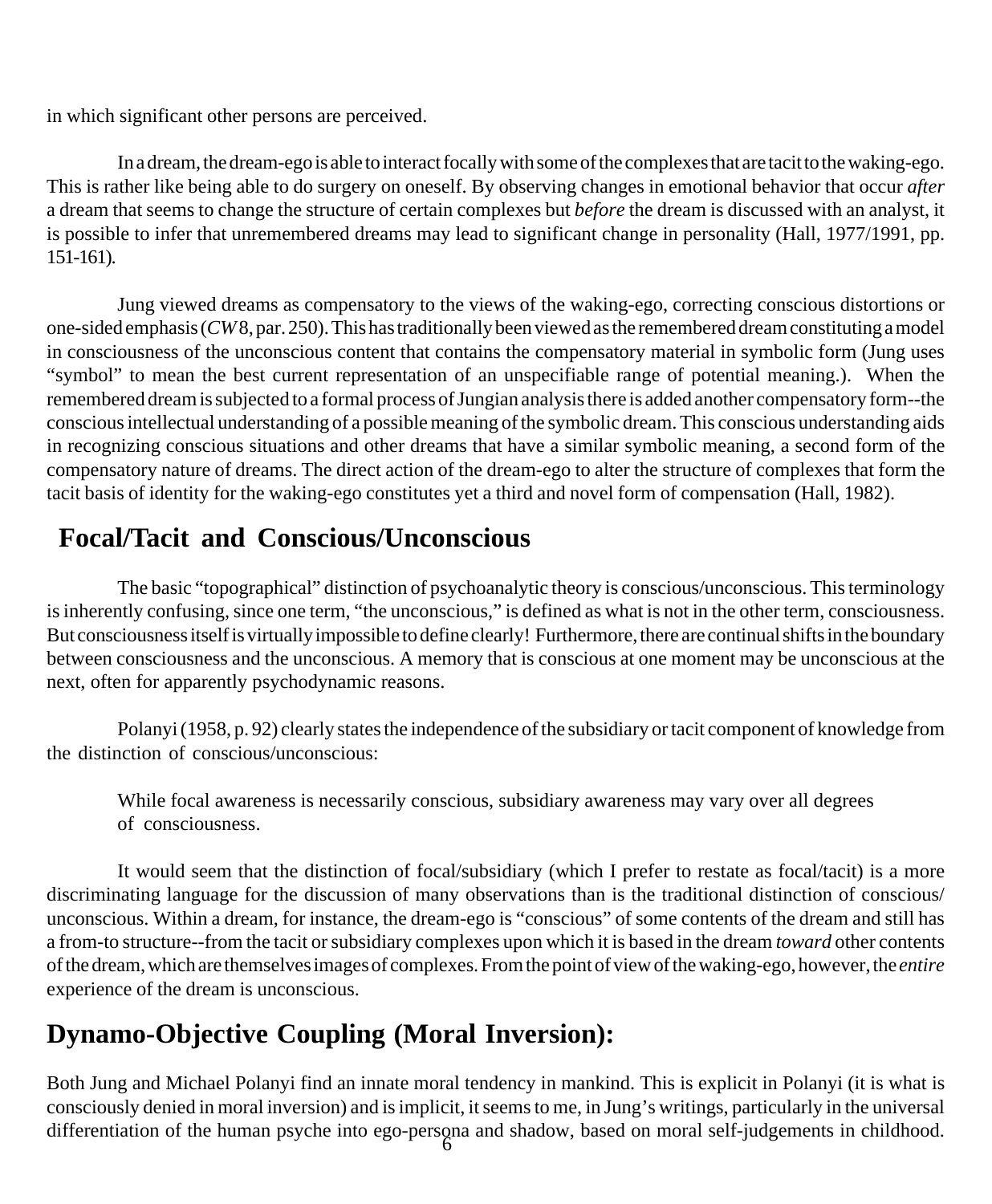Contents that are considered "good" are assigned to the self-image and the personal, while their "bad" opposites fall into the field of the shadow, an alter-ego personality like the Mr. Hyde of the ego's Dr. Jekyll. Much psychotherapy and analysis, in fact, consists of no more than bringing these often archaic moral choices into focal conscious awareness for re-decision by the more mature adult mind.

Polanyi noted that in the early decades of this century, many western intellectuals were attracted to Marxism, which appeared to be a deterministic and amoral theory of history that seemed to undermine the open search for intellectual truth, the central value of those same intellectuals who were attracted to it. Why was this so? In answer, Polanyi defined the structure of *dynamo-objective coupling* as underlying a particularly pernicious form of totalitarian danger in the modern world (Polanyi 1958, pp. 235-237).

A dynamo-objective coupling, according to Polanyi, is a "moral inversion" in which a repressed moral belief is consciously denied in the service of a presumed objectivity. This had affected many modern intellectuals. As a result there was no conscious outlet for the innate moral passions. A dynamo-objective coupling, such as Marxism, allows an outlet for these moral passions while preserving the conscious illusion of objectivity. This results in covert unconscious moral actions which lack the moral and ethical limitations of a consciously held morality. Thus quite inhumane actions may be undertaken for "objective" reasons.

A dynamo-objective coupling is extremely difficult to alter. If attacked on objective grounds, it is defended with all the moral fervor of the covert moral position; and if attacked on moral grounds, it is defended as a completely "objective" position having nothing to do with morality. This is the structure of militant Marxism, actively formenting the overthrow of governments in order to further a process that is theoretically said to occur through historical necessity independent of conscious intentions. Moral inversion is also explanatory of the structure of collective shadows, those projected from one nation or race upon another (Hall, 1987).

The structure of dynamo-objective coupling is also a major basis of neurosis and neurotic defense mechanisms in individuals (Hall, 1984b). When used as a global defense, I have referred to the neurotic dynamo-objective coupling as "pseudo-objectivity." In the pervasive form of an established neurotic personality pattern, there is a covert negative moral judgement of the self-image, with a resultant sense that the shadow is a false "true self." The anima/animus, actually the principle of relationship, then functions in a negative and defensive manner. Such a neurotic pattern is essentially unassailable from outside. It must be raised to consciousness, faced with courage, and may be undone only from inside the neurotic psyche.

#### **Indwelling**

are indwelling in the structure of their minds in a manner quite different from the ordinary mode of consciousness. A Indwelling is a concept that ranges, in Polanyi's (1968) model, from the use of tools (p. 59) to the transmission of culture (p. 173), appreciation of art (p. 194), and the ability to experience religious ritual (279-80). A human person ordinarily indwells in a stable body image and may even add tools, such as probes, to extend the subsidiary range of bodily awareness. The concept of indwelling is also useful in conceptualizing the relationship of dream-ego and waking-ego, in understanding some unusual states that seem to be related to activated archetypes, and in explaining the profound changes in self-image that occur with the successful treatment of psychoneurosis. Fingarette (1963, p. 301-3) compares the self-experience of a Zen master with that of a woman who has undergone successful (Freudian) psychoanalysis for a problem of excessive anger with a close friend. It is clear that both the woman and the Zen master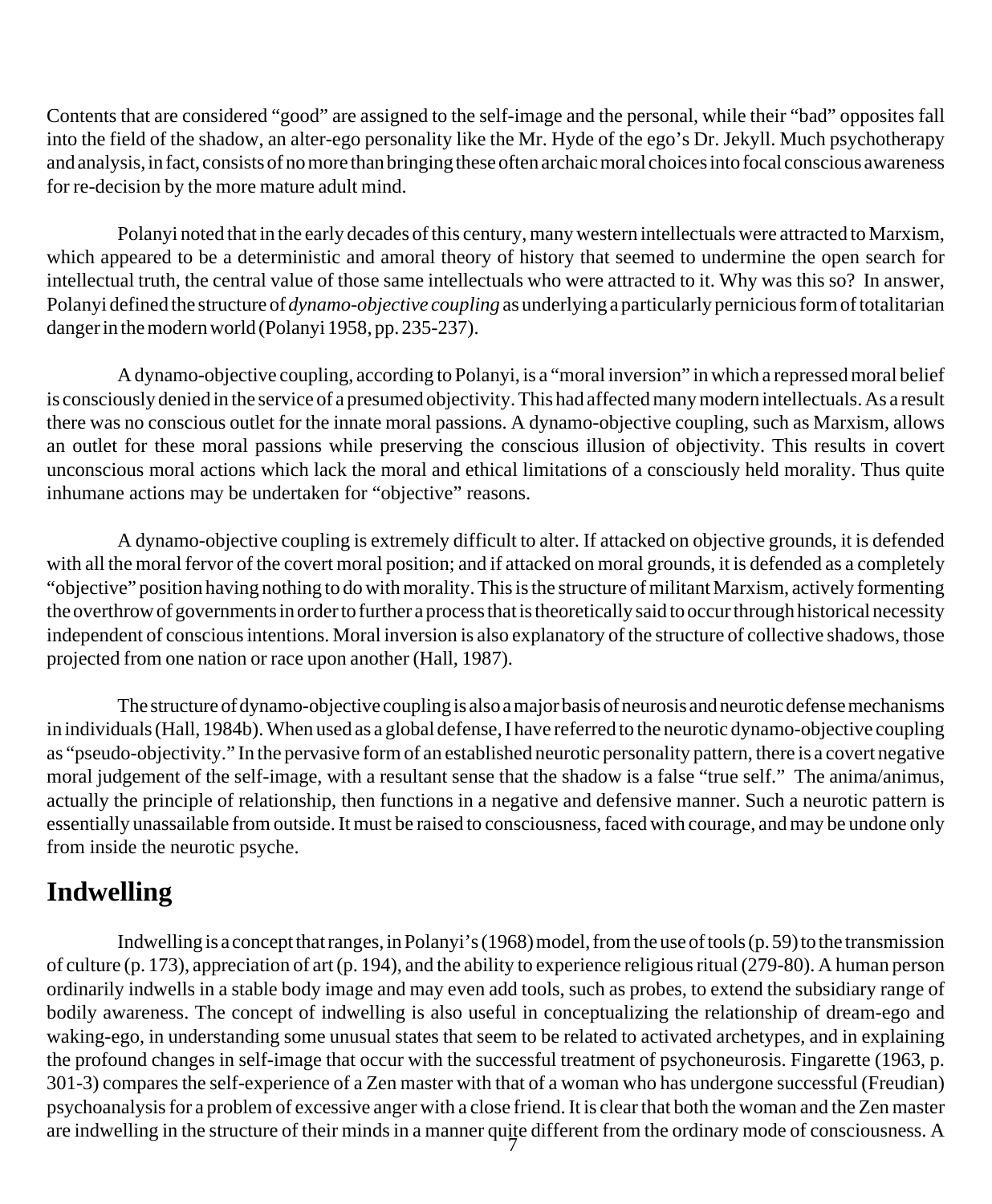Jungian might ask "*what* is it that indwells?" And in classical Jungian theory, the answer, finally, is "the Archetypal Self," which is larger than the self-image (ego-image) and able to paradoxically "dwell" in more than one attitude of mind simultaneously.

## **Differences in Polanyi and Jung**

While Polanyi's work is very informative of many difficult areas of Jungian psychology, I do not wish to leave the impression that there are no significant stresses between Jung and Polanyi. First, of course, they pursued very different universes of discourse. Polanyi was primarily concerned with the epistemology of the scientific method while Jung was essentially a physician and an empiricist, concerned with finding curative methods. Thus their fields of data are quite divergent.

As a psychiatrist, Jung was concerned with affects and emotional disorders. The concept of emotionally-toned complex was a central concern. Polanyi was not directly concerned with the range of emotions, but with the sense of discovery involved in fruitful scientific discovery. Their respective theories were designed to speak to different human needs.

Polanyi focused on how we obtain a knowledge of external reality. Jung looked toward an inner subjective reality, but called it the "objective psyche" when it reached a deeper, non-personal depth. Both Jung and Polanyi would agree, however, that there is an unavoidable element of personal risk and commitment in any action. There is no purely "objective" perception of the inner or outer worlds.

The most mysterious and non-empirical of Jung's structural concepts, the Archetypal Self is the actual center of the psyche, both conscious and unconscious, while the ego is only the center of consciousness. The Archetypal Self is the psychological *imago Dei* in the psyche. It is considered to be (1) the totality of the psyche functioning as an organized field, (2) the image of such order (as in mandalas), and (3) the archetypal core of the conscious ego-complex, the "I-sayer." The Archetypal Self may also be called the "Central Archetype" or "Central Archetype of Order." It is in this concept, as well as his later view of archetypes as "psychoid" (underlying both the subjective and the objective worlds), that Jung's depth psychology borders on religious questions (Hall, 1981) as well as avoiding dualism. I am not aware of any parallel or closely related concept in Polanyi's work.

Jung is credited with the concept of psychological archetype. Although he did not speculate about the mechanism of their formation, Jung postulated that archetypes have a historical process of formation, perhaps roughly equivalent to the rise of the species. Archetypes are in some manner the residue of collective human experience. Polanyi seems to view reality as already formed but revealed in a continuing process of discovery of personal knowledge.

Both Jung and Polanyi clearly affirm the irreducible involvement of personal commitment in the perception and understanding of transpersonal reality. Jung, however, viewed the deepest layer of inner subjective reality, the collective unconscious or objective psyche, as a developing field. This stance reveals Jung as a radical constructivist, a view that is only recently being appreciated (Young-Eisendrath and Hall, 1991).